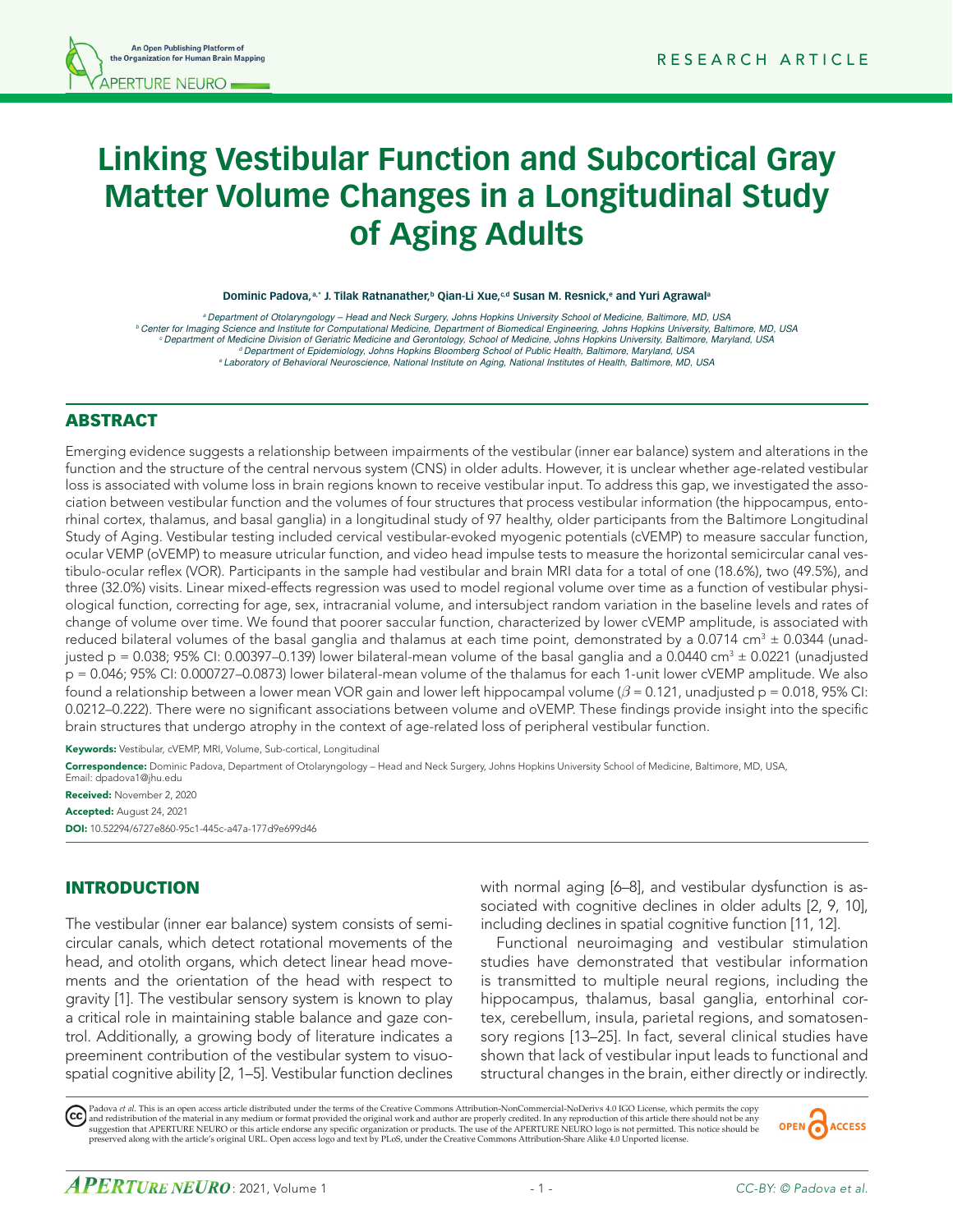A pioneering study of subjects with bilateral vestibulopathy (BVP) by Brandt et al. [20] demonstrated that lack of vestibular input leads to bilateral hippocampal atrophy (16.91% reduction relative to controls) that correlated with impaired spatial memory and navigation assessed by the virtual Morris water navigation task (vMWT). Hufner et al. [26] reported reductions in gray matter volume in the cerebellum due to the schwannoma removal, supramarginal gyrus on the same side as the lesion, postcentral and superior temporal gyri, and motion-sensitive visual area MT/ V5 in patients with complete unilateral vestibular deafferentation (UVD) compared to healthy controls. Helmchen et al. [27] demonstrated increases in gray matter volume in the insula, retroinsular vestibular cortex, and superior temporal gyrus correlated with improving clinical vestibular assessments in patients recovering from vestibular neuritis. zu Eulenburg et al. [28] showed that patients with an acute unilateral vestibular deficit stemming from vestibular neuritis recovery exhibited gray matter volume reduction in the left posterior hippocampus, the right superior temporal gyrus, and the right superior frontal gyrus regardless of the side of vestibular impairment. Göttlich et al. [29] used voxel-based morphometry (VBM) to find reductions in gray matter volume in the CA3 region of the hippocampus bilaterally with increasing vestibulopathy-related disability in patients with incomplete BVP compared to healthy age- and gender-matched controls. Kremmyda et al. [30] found that vestibular loss due to incomplete BVP leads to gray matter volume reductions bilaterally in the middle hippocampus and posterior parahippocampus using VBM, to deficits in objective and subjective evaluations of spatial memory and navigation performance using the vMWT and questionnaires, and to increased spatial anxiety. In a cross-sectional VBM study of patients with persistent postural perceptual dizziness, Wurthmann et al. [31] demonstrated reductions in gray matter volumes in the left superior temporal gyrus, left motion-sensitive visual area MT/V5 and bilateral middle temporal gyrus, cerebellum (bilaterally), left-sided posterior hippocampus, right precentral gyrus, left anterior cingulate cortex, left side of left caudate nucleus, and left dorsolateral prefrontal cortex.

However, little is known about which structures are affected by subclinical, age-related vestibular loss. Furthermore, little is known about the specific vestibular end organs (i.e. semicircular canal and/or otolith organs) that contribute to those changes. Bridging these knowledge gaps, novel cross-sectional studies in healthy, older individuals found significant associations between age-related vestibular loss and gross gray matter loss of the hippocampus [38, 39] and the entorhinal cortex [39], as well as shape changes in the hippocampus, amygdala, caudate nucleus, putamen, thalamus, entorhinal cortex, and entorhinal-transentorhinal cortical complex [39].

In this study, we examined the relationship between age-related vestibular function and regional volume of the hippocampus, entorhinal cortex, thalamus, and basal

ganglia, four structures known to process vestibular information. Linear mixed-effects regression was used to evaluate the association between saccular, utricular, and horizontal semicircular canal vestibulo-ocular reflex (VOR) functions and MRI-based volumes of 97 healthy, older participants aged 60 years and older from the Baltimore Longitudinal Study of Aging (BLSA) over a 5-year follow-up period. To our knowledge, this study is one of the first to investigate the associations over time between age-related vestibular function and volumes of brain regions that receive vestibular input.

# MATERIALS AND METHODS

#### Data

Data on 97 older adult participants (aged  $\geq 60$  years) who had at least one vestibular physiological test and structural MRI scan on the same visit between 2013 and 2017 were selected from the BLSA [40–42]. All participants gave written informed consent, and none had any history of psychiatric disorders or were diagnosed with a vestibular, ophthalmological, or neurodegenerative disease. Hearing loss was measured and was included as a confounding variable in the supplemental analysis.

#### Vestibular physiologic testing

Vestibular function testing was based on the cervical vestibular-evoked myogenic potential (cVEMP), ocular VEMP (oVEMP), and video head impulse test(vHIT), which measure saccular function, utricular function, and the horizontal semicircular canal VOR, respectively. cVEMP and oVEMP were recorded using a commercial electromyographic system (software version 14.1, Carefusion Synergy, Dublin, OH) [32, 33]. Electromyograms (EMGs) were recorded by disposable, pregelled Ag/AgCl electrodes placed with 40-inch safety lead wires from GN Otometrics (Schaumburg, IL). cVEMP and oVEMP signals were amplified  $\times$ 2500 and band-pass filtered for the 20– 2000 Hz and 3–500 Hz frequency intervals, respectively.

#### **Cervical vestibular-evoked myogenic potential**

cVEMPs are short-latency EMGs of the relaxation response of the sternocleidomastoid muscles induced by sound stimuli in the ear or by head-tapping vibrations. They measure saccular (and inferior vestibular nerve) function. The saccule is a vestibular end organ that transduces linear acceleration, detects the orientation of the head with respect to gravity, and plays a role in spatial cognition [32]. Testing followed an established protocol [33–35]. Participants sat on a chair inclined to 30° above the horizontal plane, and qualified examiners placed EMG electrodes on the sternocleidomastoid and sternoclavicular junction bilaterally and a ground electrode on the manubrium sterni. Sound stimuli of 500 Hz and 125 dB were administered in bursts of 100 stimuli monoaurally through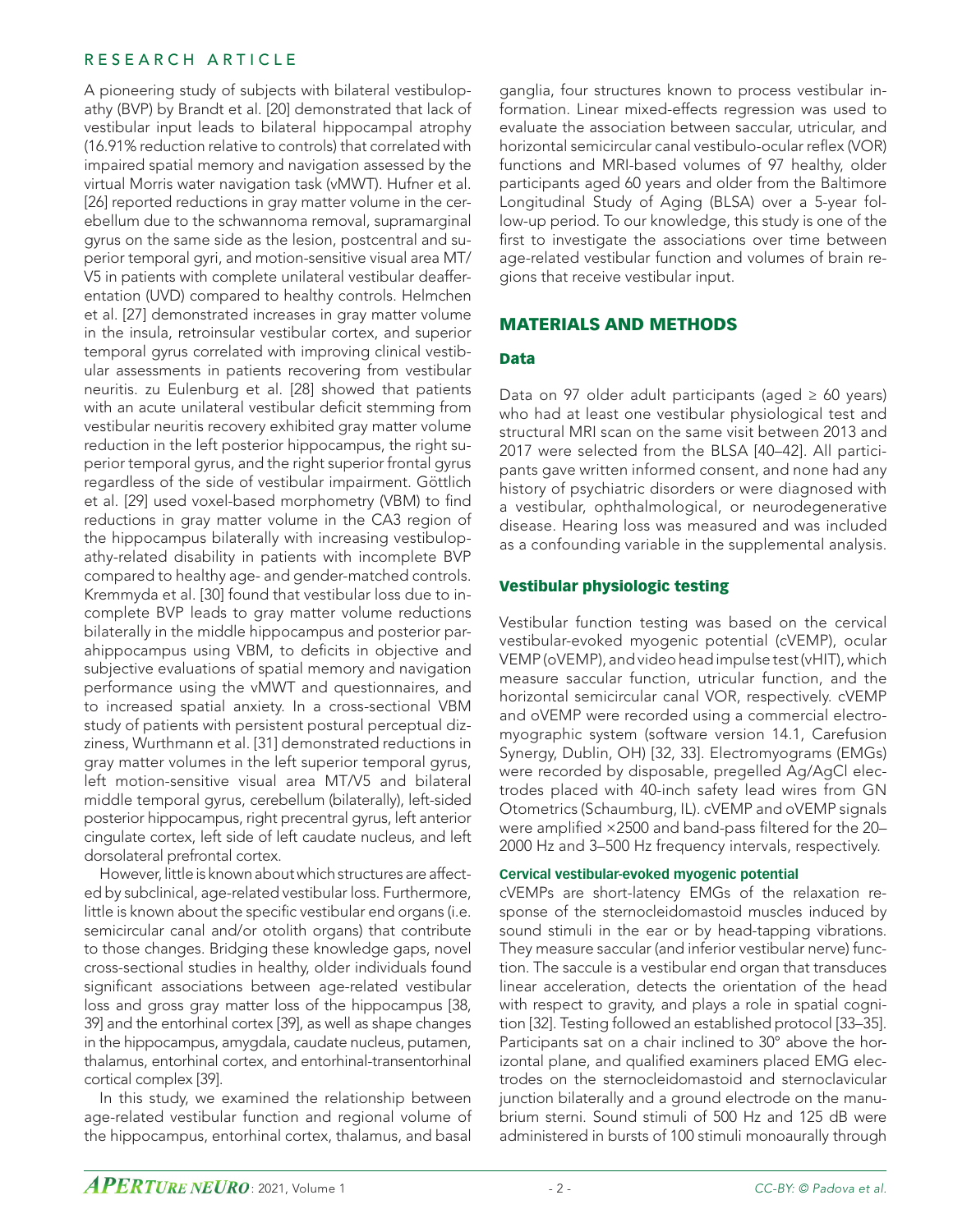headphones. Recorded cVEMP amplitudes were corrected for spontaneous background EMG activity collected 10 ms prior to the onset of the sound stimulus. An absent response was defined according to previously published amplitude and latency thresholds [32, 33]. In case of an absent recording, the response assessment was repeated for confirmation. For present responses, the higher cVEMP from the left and right sides was used in this analysis.

#### **Ocular vestibular-evoked myogenic potential**

oVEMPs are short-latency EMGs of the excitation response of the inferior oblique muscles of the eye elicited by vibration stimulation of the skull. They measure utricular (and superior vestibular nerve) function [32]. The utricle is the otolith organ that transduces linear acceleration and detects the orientation of the head with respect to gravity. Testing followed an established protocol [33–35]. Participants sat on a chair inclined to 30°, and qualified examiners placed a noninverting electrode ~3 mm below the eye centered below the pupil, an inverting electrode 2 cm below the noninverting electrode, and a ground electrode on the manubrium sterni. To ensure that the signals recorded from both eyes are symmetric before stimulation, participants were asked to perform multiple 20° vertical saccades. New electrodes were applied in place of the old ones if the signal difference exhibited >25% asymmetry. Participants were asked to maintain an upgaze of 20° during oVEMP testing and recording. Head taps were applied to the midline of the face at the hairline and ~30% of the distance between the inion and nasion using a reflex hammer (Aesculap model ACO12C, Center Valley, PA). An absent response was defined according to previously published amplitude and latency thresholds [32, 33]. In case of an absent recording, the response assessment was repeated for confirmation. For present responses, the higher oVEMP from the left and right sides was used in this analysis.

#### **Video head impulse test**

The horizontal VOR was assessed using the vHIT [35–37]. To determine VOR gain, the vHIT was performed using the EyeSeeCam system (Interacoustics, Eden Prarie, MN) in the same plane as the right and left horizontal semicircular canals [37, 43]. The participant's head was tilted downward 30° below the horizontal plane to correctly position the horizontal canals in the plane of stimulation. Participants were asked to maintain their gaze on a wall target  $~1.5$  m away. A qualified examiner rotated the participant's head 5° –10° quickly (~150°–250° per second) parallel to the ground toward the right and left at least 10 times in both directions, chosen randomly for unpredictability. The EyeSeeCam system quantified eye and head velocity, and a corresponding VOR gain was calculated as the unitless ratio of the eye velocity to the head velocity. A normal eye and head velocity should be equal, yielding a VOR gain equal to 1.0. A VOR gain <0.8 accompanied by refixation saccades suggests peripheral

vestibular hypofunction [36, 44, 45]. The mean VOR gain from the left and right sides was used in this study.

# Structural MRI acquisition and processing

T1-weighted volumetric MRI scans were acquired in the sagittal plane using a 3T Philips Achieva scanner at the National Institute on Aging Clinical Research Unit. Sequences included a T1 volumetric scan magnetization prepared rapid acquisition with gradient echo (MPRAGE; repetition time (TR) =  $6.5$  ms, echo time (TE) =  $3.1$  ms, flip angle =  $8^\circ$ , image matrix =  $256 \times 256$ , 170 slices, voxel size =  $1.0 \times 1.0 \times 1.2$  mm slice thickness, FOV = 256  $\times$  240 mm, sagittal acquisition). A semiautomated quality control protocol was employed to automatically identify and manually exclude scans that have segmentation errors defined as outliers of each region-specific sample distribution. Anatomical labels were obtained using Multi-atlas region Segmentation using Ensembles of deformable registration algorithms and parameters [46]. Global and regional brain volumes were calculated from the binary segmentation output by MUSE by counting the total number of voxels in the binary label image and multiplying that voxel count by the spatial size of a voxel in cm<sup>3</sup>. We corrected for intracranial volume (ICV) individually estimated at age 70 using the residual volume approach described by Jack et al. [47]: for each region and each scan, residual volumes were calculated as the difference, in cm<sup>3</sup>, of the measured regional volume from the expected regional volume, given the ICV for the individual. The basal ganglia volume was defined to be the sum of the volumes of the lenticular nucleus, globus pallidus, and the caudate nucleus. Figure 1



Fig. 1. Simplified 3D illustration of three subcortical and one cortical regions of the vestibular network in the left hemisphere of the JHU-MNI-SS brain [48]. The medial view of the left side of the pial surface of the JHU-MNI-SS template [48] generated by FreeSurfer and mapped to native space [49] is shown. The three subcortical (thalamus, hippocampus, basal ganglia, comprised of the putamen, caudate nucleus, and globus pallidus) and one cortical (entorhinal cortex) structures were obtained from the JHU-MNI-SS labels and triangulated. Vestibular information from the semicircular canals (SCC), otoliths, and nuclei is relayed through the thalamus to the hippocampus, entorhinal cortex, and basal ganglia. The red arrow points toward the ventral lateral nucleus, a putative subfield of the thalamus that receives vestibular input [39]. CAWorks (www.cis.jhu.edu/software/ caworks) was used for visualization.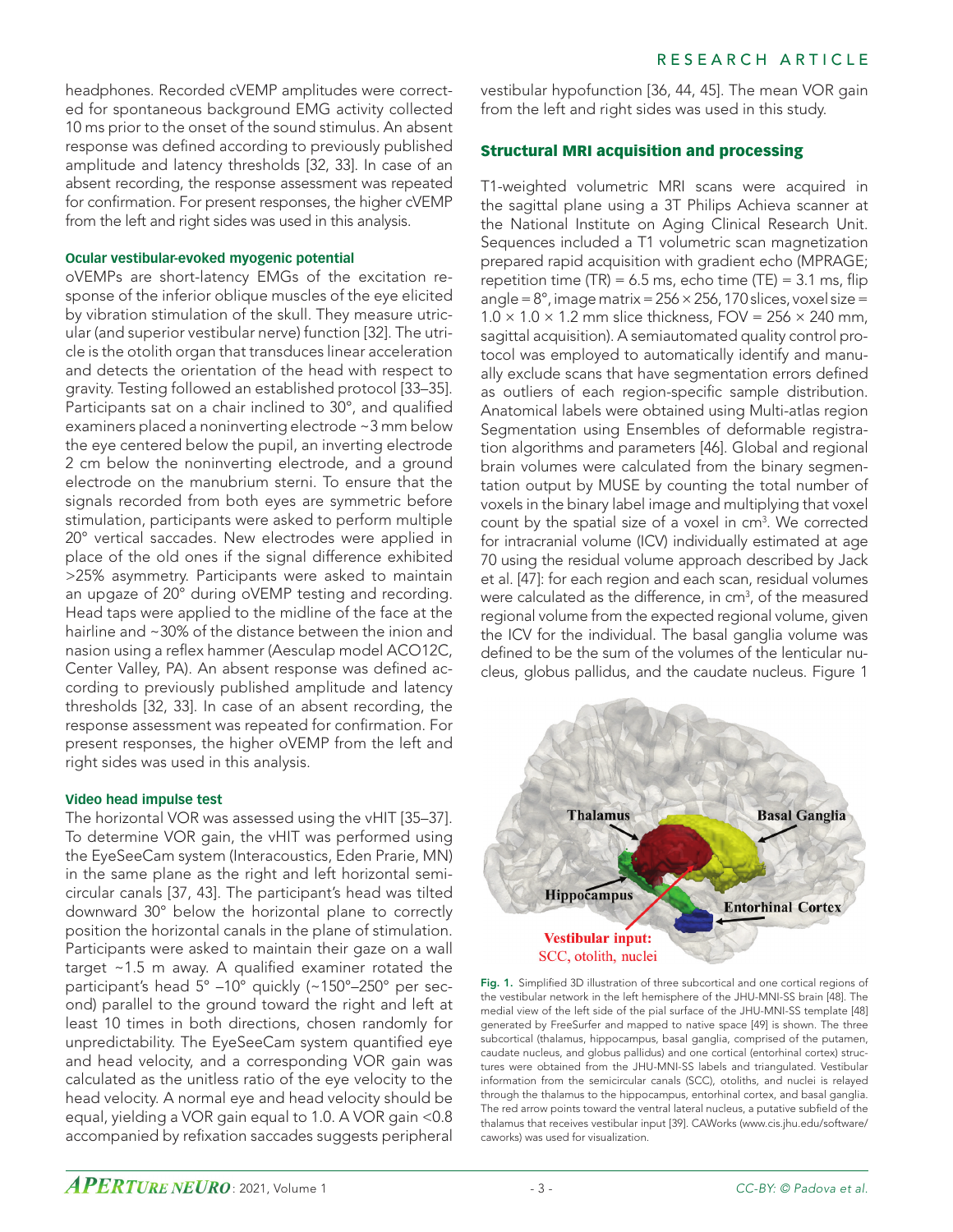provides a visualization of the relative locations of the thalamus, hippocampus, basal ganglia, and entorhinal cortex in a three-dimensional hemibrain.

#### Mixed-effects modeling

Linear mixed-effects regression was used to model the evolution of regional brain volume over time while allowing a time-independent cross-sectional effect of vestibular function on regional brain volume. The model included a by-subject random intercept and a random slope on age to account for intersubject heterogeneity in the baseline level of and rate of change in regional brain volume over time.

The null hypothesis in Eq. (1) predicts regional volume *vol<sub>i,j</sub>*, for participant *i*,*i* = 1,...,N for observation *j*,*j* = 1,...,n<sub>j</sub>. The alternate hypotheses predict volume using mean VOR gain termed *VOR<sub>i</sub>*, in Eq. (2), *oVEMP<sub>i</sub>*, in Eq. (3), and *cVEMP<sub>i</sub>*, in Eq. (4) as continuous independent variables,

$$
H_0: vol_{i,j} = (\beta_a + u_{ai})age_{i,j} + \beta_s sex_i + \beta_iICV_i + (\mu + u_{0i}) + \varepsilon_{i,j}
$$
\n
$$
(1)
$$

$$
H_1: vol_{i,j} = \beta_v VOR_{i,j} + (\beta_a + u_{ai})age_{i,j} + \beta_s sex_i + \beta_i CV_i + (\mu + u_{0i}) + \varepsilon_{i,j}
$$
\n(2)

$$
H_1: vol_{i,j} = \beta_o oVEMP_{i,j} + (\beta_a + u_{ai}) age_{i,j} + \beta_s sex_i + \beta_i lCV_i + (\mu + u_{0i}) + \varepsilon_{i,j}
$$
\n(3)

$$
H_1: \text{vol}_{i,j} = \beta_c \text{cVEMP}_{i,j} + (\beta_a + u_{ai}) \text{age}_{i,j} + \beta_s \text{sex}_i + \beta_i \text{ICV}_i + (\mu + u_{0i}) + \varepsilon_{i,j}
$$
(4)

where *age<sub>ii</sub>* of subject *i* at visit *j* is centered at age 70, *sexi* is a binary indicator variable for the sex of subject *i*, and *ICV<sub>i</sub>* denotes baseline ICV, comprised of bilateral cerebral volumes, cerebellum, brainstem, and cerebrospinal fluid, individually estimated at 70 years of age. Age, sex, and ICV were treated as fixed effects. We assumed linear dependence of regional volume with respect to age. We assumed  $u_{_{ai'}}$   $u_{_{0i}}$  are zero-mean Gaussian distributed with unknown variances and covariances and, respectively, represent the intrasubject random effect, which captures correlations between measurements within subject *i* over time, and the between-subject heterogeneity in terms of individual deviation in regional volume from its sample mean at age 70. The covariance structure of random effects was taken to be unstructured. We assumed measurement noise  $ε_{ij}$  is independently and identically distributed zero-mean Gaussian with unknown common variance. The unknown fixed-effects {*βv* , *βo*, *β<sup>c</sup>* , *β<sup>a</sup>* , *β<sup>s</sup>* , *βi* , *μ*} and random-effects covariance matrix parameters were estimated via maximum likelihood. All effects were considered significant at the  $p < 0.05$  level. A Benjamini-Hochberg procedure was used to control the false discovery rate (FDR) of the comparisons made in this study [50]. FDR q-values indicate the expected proportion of rejected null hypotheses that are false. We considered an FDR threshold of 0.05 and also 0.10, given that these were initial analyses testing specific hypotheses based on prior work. These statistics were performed using the *xtmixed* function in Stata 15 (College Station, TX).

#### RESULTS

#### Baseline and longitudinal characteristics

Table 1 shows the baseline characteristics for the study sample from the BLSA. Eighteen participants had one

observation with both vestibular and MRI data available, 48 participants had two observations, and 31 participants had three observations. In this sample, there was only a single case of participant dropout, due to death, after two visits. At baseline, this participant had low cVEMP, missing oVEMP and VOR, and an average hippocampal volume.

#### Association between vestibular function and regional brain volumes based in mixed-effects models

Table 2 reports the association between vestibular function and regional brain volume. We found significant relationships in which each 1-unit lower cVEMP amplitude was associated with a 0.0714 cm $^3$   $\pm$  0.0344 (unadjusted  $p = 0.038$ , 95% confidence interval (CI): 0.00397– 0.139) lower bilateral-mean volume of the basal ganglia and a 0.0440 cm<sup>3</sup>  $\pm$  0.0221 (unadjusted p = 0.046, 95% CI: 0.000727–0.0873) lower bilateral-mean volume of the thalamus. This means every 1-unit decrease in cVEMP amplitude is associated with an average reduction of  $\sim$ 0.4% in the basal ganglia and  $\sim$ 0.31% in the thalamus. We examined the left and right hemispheres separately and found significant relationships for the left thalamus ( $\beta$  = 0.0232, unadjusted p = 0.043, 95% CI: 0.000684–0.0457) and for both the left (*β* = 0.0376, unadjusted p = 0.048, 95% CI: 0.000385–0.0747) and right (*β* = 0.0359, unadjusted p = 0.045, 95% CI: 0.000727– 0.071) basal ganglia. The effect was borderline for the right thalamus ( $\beta$  = 0.0231, unadjusted p = 0.065, 95% CI: −0.00148 to 0.0477). We also found a significant relationship between a lower mean VOR gain and lower left hippocampal volume ( $\beta$  = 0.121, unadjusted p = 0.018, 95% CI: 0.0212–0.222). In other words, every 1-unit decrease in mean VOR gain is associated with an average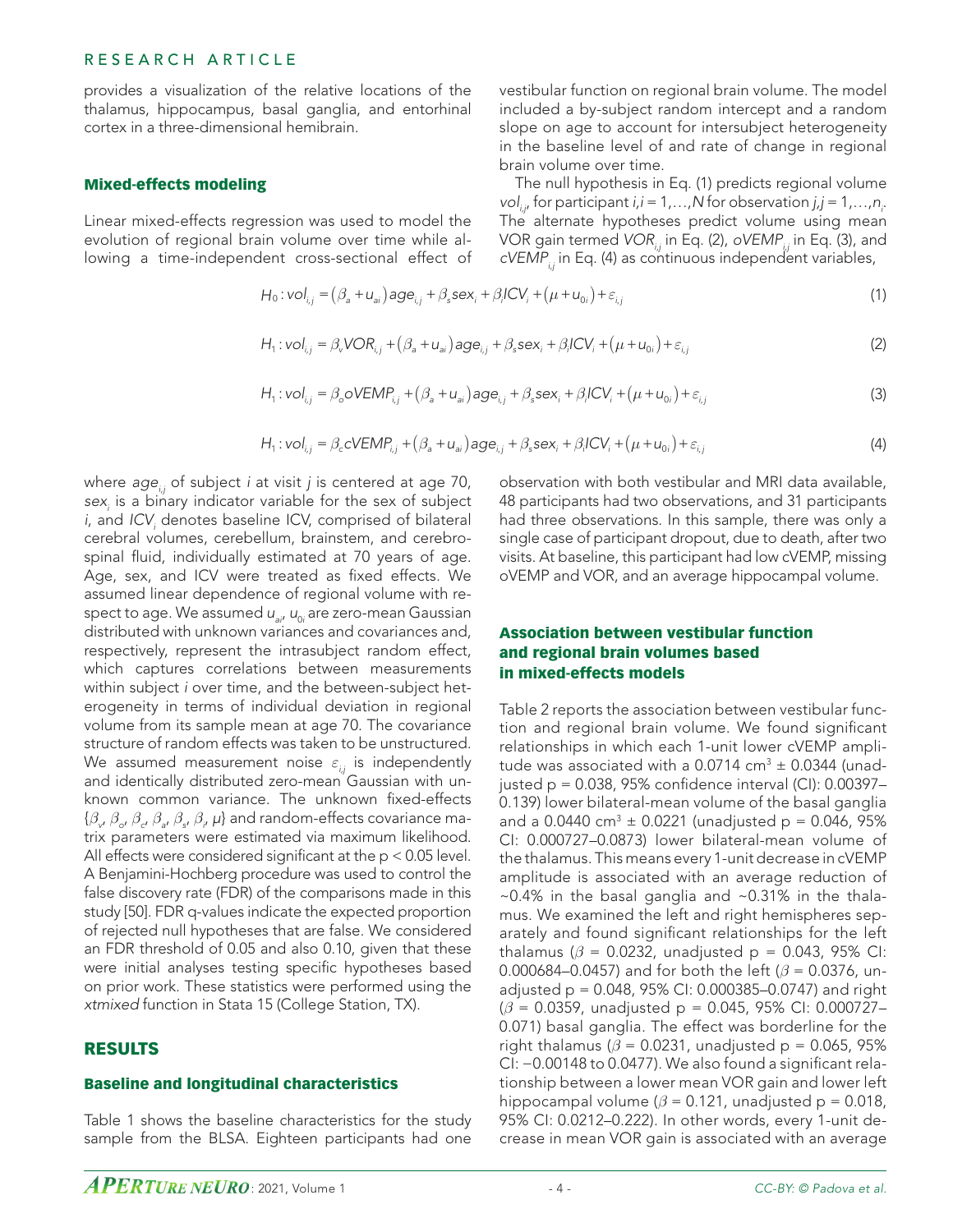Table 1. Baseline characteristics of the study sample (*n* = 97). Regional volumes are given in cm<sup>3</sup>. Observation count denotes the number of participants with at least one visit where both vestibular and MRI data were available. SD, standard deviation.

| Characteristic           | Overall          |  |
|--------------------------|------------------|--|
| N                        | 97               |  |
| Age (years), mean (SD)   | 76 (8.39)        |  |
| Sex (% female)           | 58.76            |  |
| Region, mean (SD)        |                  |  |
| Intracranial volume      | 1391.39 (147.32) |  |
| Hippocampus              | 7.23(0.81)       |  |
| Thalamus                 | 14.2 (1.41)      |  |
| Basal ganglia            | 17.9 (1.99)      |  |
| Entorhinal cortex        | 4.29 (0.605)     |  |
| Observation count, n (%) |                  |  |
| 1                        | 18 (18.6)        |  |
| $\mathcal{P}$            | 48 (49.5)        |  |
| 3                        | 31 (32.0)        |  |

reduction of 0.121 cm<sup>3</sup>, or ~1.68%, in the left hippocampus. We found no significant relationships between cVEMP and volume of the hippocampus or the entorhinal cortex, no significant associations between VOR and brain volume aside from the left hippocampus, and no significant associations between oVEMP and regional volume. After controlling the FDR at the threshold of 0.10, lower cVEMP amplitude was associated with lower bilateral-mean volume of the thalamus ( $q = 0.092$ ) FDR corrected) and with lower bilateral-mean volume of the basal ganglia ( $q = 0.092$  FDR corrected). In additional analyses, we added hearing – represented by the four-frequency pure tone average from the better ear – to the regression models. The addition of hearing to the models reduced the sample size from 97 to 84 participants and resulted in the significant associations previously observed becoming marginally significant, although with similar effect sizes (see Supplementary Table S1).

The "aging" effect was significant for all models (q  $<<$ 0.0001 FDR corrected), except for the left (*β* = −0.0169, unadjusted p = 0.104), right  $(\beta = -0.0167)$ , unadjusted p = 0.064), and bilateral-mean ( $\beta$  = −0.0348, unadjusted p = 0.064) basal ganglia cVEMP models, which showed strong trends of volume reductions. For the thalamus cVEMP model, every 1-year increase in age was associated

#### RESEARCH ARTICLE

with a 0.0778 cm<sup>3</sup>  $\pm$  0.00834 (q << 0.0001 FDR corrected, 95% CI: (−0.0941, −0.0614)), or −0.55% per year, reduction in bilateral-mean volume and a 0.0392 cm<sup>3</sup>  $\pm$ 0.0041 (q << 0.0001 FDR corrected, 95% CI: (−0.0472, −0.0311)) reduction in left-side volume (−0.27%/year). For the left hippocampus VOR model, every 1-year increase in age was associated with a 0.0239 cm<sup>3</sup>  $\pm$ 0.00271 (q << 0.0001 FDR corrected, 95% CI: (−0.0292, −0.0186)) reduction in volume (−0.33%/year). Sex predicted entorhinal cortex volume over time in each model (q << 0.0001 FDR corrected) and right thalamus volumes in the VOR model ( $\beta$  = 0.248, unadjusted p = 0.045, 95% CI: (0.00539, 0.49)). Despite failing to reject the null hypothesis, sex showed strong trends for the bilateral-mean ( $\beta$  = 0.485, unadjusted p = 0.052) and left  $(\beta = 0.23$ , unadjusted p = 0.073) thalamus VOR models and was not a predictor of volume trajectories for the hippocampus, basal ganglia, or the thalamus cVEMP or oVEMP models.

Because age is included as a covariate, the volume growth trajectory related to vestibular function represents effects above and beyond those attributable to normal age-related gray matter volume loss. This means, in addition to the age-related volume reduction rate of 0.19% per year in the basal ganglia and 0.55% per year in the thalamus, every 1-unit decrease in cVEMP amplitude is associated with an average reduction of ~0.4% in the basal ganglia and ~0.31% in the thalamus. In other words, the cVEMP effects are 2.05 times larger in magnitude and 0.57 times smaller in magnitude than the age-related volume reductions in the basal ganglia and thalamus, respectively. The VOR effects are 5.08 times larger in magnitude than the age-related volume reduction rate in the left hippocampus.

#### **DISCUSSION**

These findings provide some of the first evidence for associations between lower cVEMP amplitude, indicative of poorer saccular function, and significantly reduced volumes of the thalamus and basal ganglia and lower VOR gain (poorer canal function) and reduced left hippocampal volumes over time in healthy, older adults aged 60 years and older. These results are compatible with clinical studies in patients with vestibular loss that demonstrated that loss of peripheral vestibular inputs is

Table 2. Vestibular predictors of regional volume (cm<sup>3</sup>) under the alternate hypothesis with mean ± standard error (unadjusted p-value). \*p < 0.05.

| Vestibular Variable            | <b>Hippocampus</b>     | <b>Entorhinal Cortex</b> | <b>Basal Ganglia</b>   | Thalamus               |
|--------------------------------|------------------------|--------------------------|------------------------|------------------------|
| Mean VOR gain                  | $0.168 \pm 0.0988$     | $0.0562 \pm 0.169$       | $0.213 \pm 0.183$      | $0.159 \pm 0.129$      |
|                                | $(p = 0.089)$          | $(p = 0.740)$            | $(p = 0.244)$          | $(p = 0.217)$          |
| Best oVEMP amplitude $(\mu V)$ | $-0.00161 \pm 0.00228$ | $0.00116 \pm 0.00337$    | $-0.00247 \pm 0.00393$ | $-0.00223 \pm 0.00286$ |
|                                | $(p = 0.479)$          | $(p = 0.730)$            | $(p = 0.530)$          | $(p = 0.436)$          |
| Best corrected cVEMP           | $0.00119 \pm 0.0174$   | $-0.0114 \pm 0.0291$     | $0.0714 \pm 0.0344$    | $0.0440 \pm 0.0221$    |
| amplitude                      | $(p = 0.945)$          | $(p = 0.693)$            | $(p = 0.038*)$         | $(p = 0.046*)$         |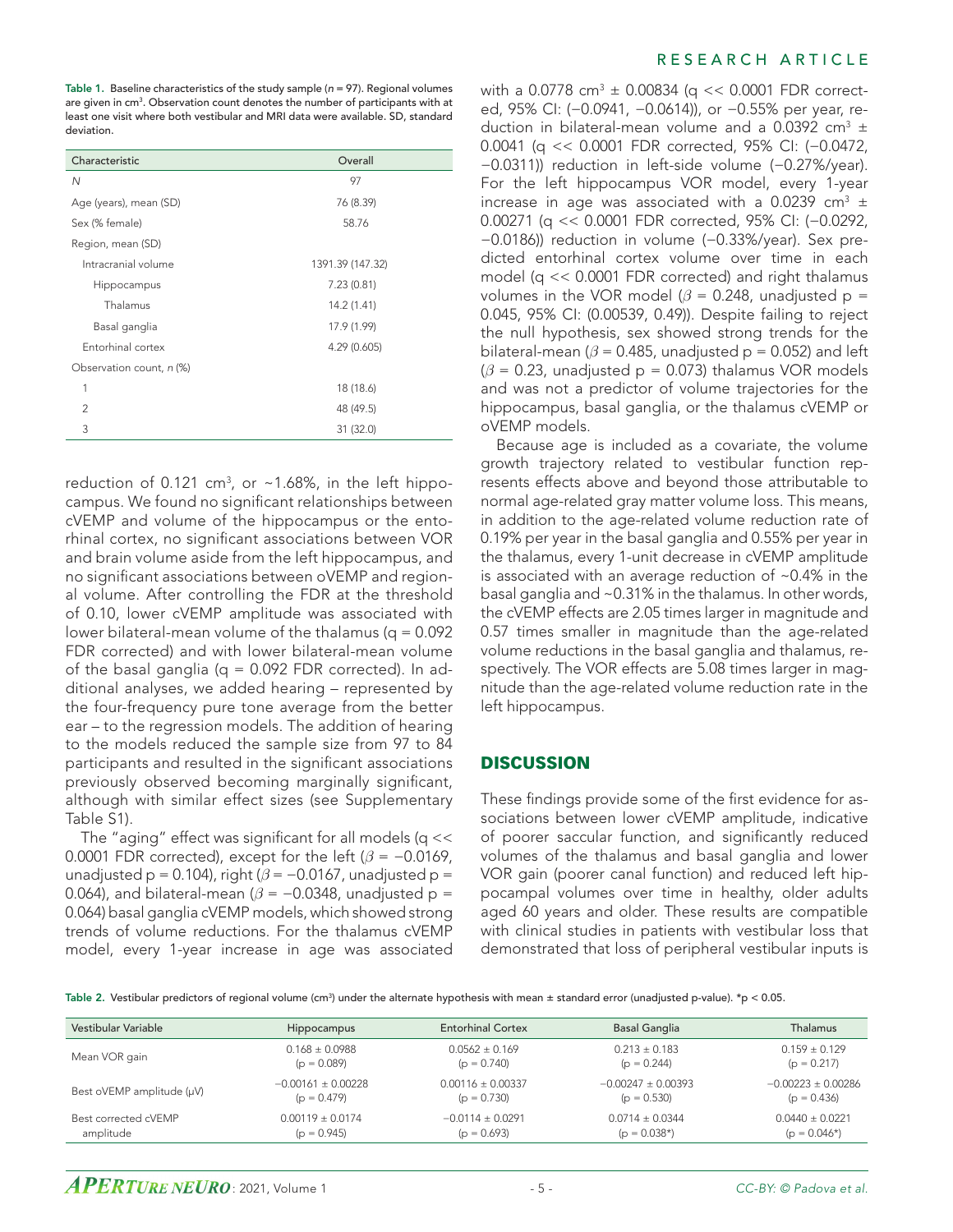associated with gray matter reductions in the hippocampus [20, 28–31] and basal ganglia [31]. cVEMP measures the physiological function of the saccule, the vestibular end organ that detects linear acceleration and gravitational cues, and preserves spatial orientation [1, 32]. VOR gain measures the physiological function of the horizontal semicircular canal, the vestibular end organ that detects angular acceleration in the transverse plane [1]. Prior work has shown that abnormal VOR gain [11] and lower cVEMP amplitude are significantly associated with poorer spatial cognitive performance in healthy, older adults [1, 11, 12]. Importantly, this work expands the understanding of the role of the peripheral vestibular system in anatomical alterations.

We note that the effect sizes of the relationship between vestibular measures and changes in gray matter volumes over time are small. These small, though significant, effect sizes may reflect the indirect links between the peripheral vestibular system and the thalamus and basal ganglia. Vestibular inputs are known to traverse through brain structures such as the cerebellum, brainstem, and hypothalamus, where additional afferent inputs are integrated (e.g. visual, auditory, autonomic), thereby modulating and attenuating the direct impact of vestibular loss on central structural changes [51, 52]. Whether these changes in gray matter volumes represent loss of neurons remains unclear in the absence of additional physiological or tissue studies. As such, the extent to which these effect sizes reflect underlying neuronal loss is unclear. Notably, the aging effects described are consistent with the age-related cerebral volume reduction rates of ~0.5% per year found in previous longitudinal studies in normal older controls [53, 54].

A previous cross-sectional study in healthy, older adults demonstrated that saccular sensory loss, defined as lower cVEMP amplitude, was associated with significant gross volume loss of the hippocampus [38]. We did not observe the same relationship between cVEMP amplitude and hippocampal volume in this longitudinal analysis. A possible explanation for this discrepancy between the cross-sectional and longitudinal findings is that the hippocampal volume reduction may have largely occurred prior to the start of this longitudinal period, such that the relationship was significant in the baseline cross-sectional analysis but not in the longitudinal analysis. In support of this explanation, one-way analysis of covariance (ANCOVA) controlling for age, sex, and ICV suggests the baseline bilateral-mean hippocampal volume in participants with impaired cVEMP at baseline is 0.34 cm<sup>3</sup> smaller compared to those with unimpaired cVEMP at baseline ( $p = 0.014$ , 95% CI: (−0.608, −0.0717)). Another possible explanation for the discrepancy between our cross-sectional and longitudinal findings is a systematic difference between the two cohorts, due to nonrandom, biased loss to longitudinal follow-up. However, this is unlikely, given that there was only a single participant who dropped out of this study

sample after two visits due to death. Additionally, there was no difference in the proportion of participants with normal versus low cVEMP amplitude (≤25th percentile) at baseline who had intermittently missing follow-up observations (and in all cases all available data were used in analyses).

We note limitations of this study. The relationship between vestibular function and brainstem and cerebellar structures were not studied, as these structures have been more challenging to parcellate due to their complex anatomy, and robust measures to analyze the brainstem and cerebellum in all BLSA participants are currently being developed. Additionally, we also did not investigate the potential mediation or modification of the effects of age-related vestibular loss by intervening brain structures such as the cerebellum, brainstem, or hypothalamus. Moreover, the generalizability of our results is limited by the age range studied and the tendency of the BLSA participants to have higher levels of education and socioeconomic status than the broader adult population. Whether these findings can also be detected in younger adults with reduced vestibular function is unclear.

Future work will be needed to further clarify the relationships between vestibular function and the structure of regions of the limbic system, temporoparietal junction, and frontal cortex – all of which receive vestibular input – and their temporal sequence of effects relative to each other. Additionally, subsequent studies will need to investigate the direction of causal influence between vestibular loss and regional size and shape changes, while correcting for potential confounding factors such as hearing or vision loss. Structural equation modeling with longitudinal data in which vestibular measurements precede structural measurements can help tease out the direct or indirect relationships between vestibular function and brain structures. Cortical thickness of cortical structures, such as the entorhinal cortex, insula, and prefrontal cortex, can provide a sensitive measure of cortical integrity complementary to shape changes. Changepoint analysis of longitudinal data can identify nonlinearities in the trajectories of structural change. By temporally ordering the set of changepoints for each structure measure, the sequence of changes in the vestibular network can be revealed. Future studies will be needed to test whether there are modulating effects on downstream structures via intervening brain structures such as the brainstem, hypothalamus, and cerebellum.

# **CONCLUSIONS**

This study examined the association between reduced vestibular function and regional brain volume over time in aging adults. To our knowledge, this study is one of the first to demonstrate significant relationships between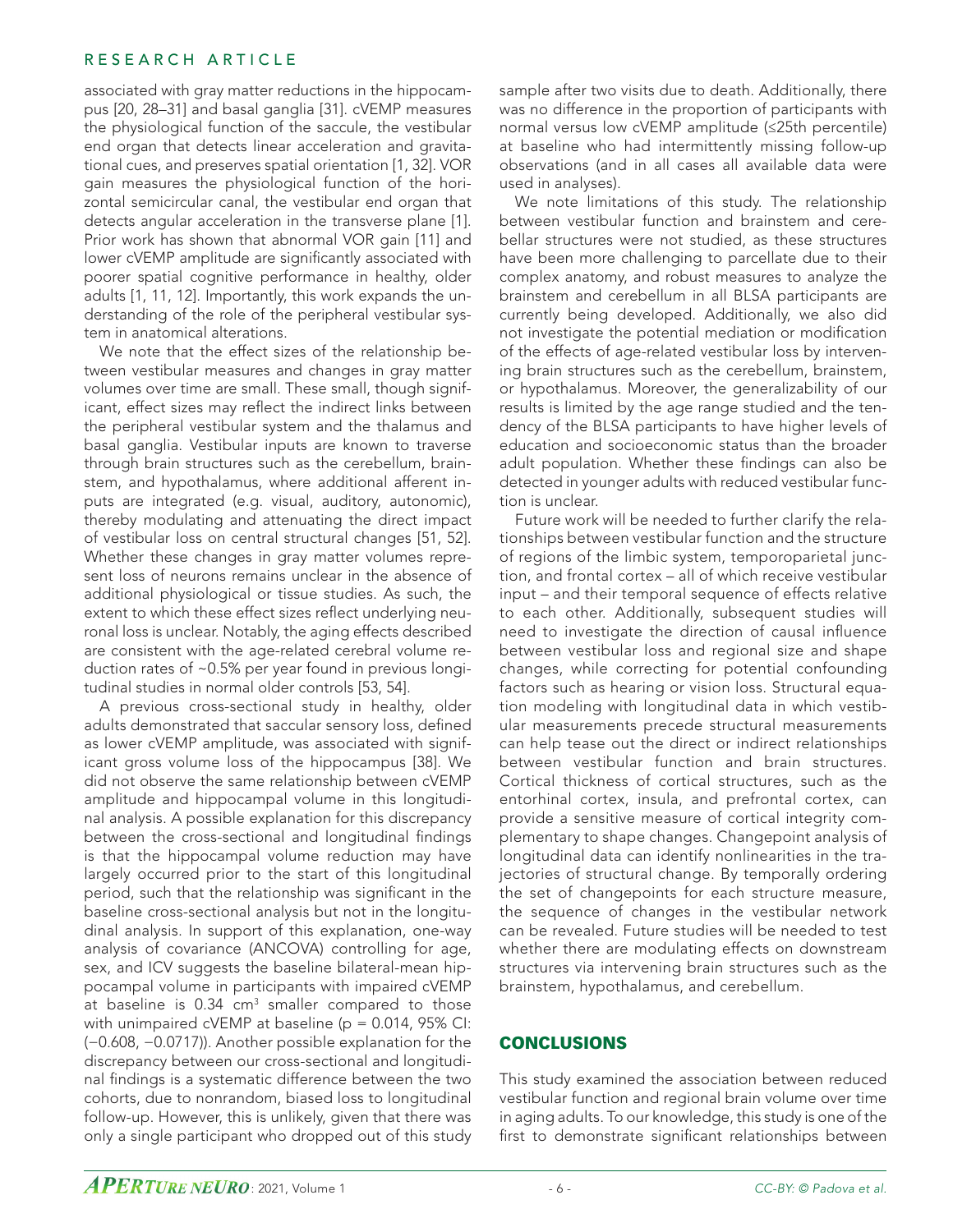vestibular loss – saccular and semicircular canal sensory loss in particular – and gray matter volume loss of the thalamus, basal ganglia, and left hippocampus, three vestibular subcortical structures that receive peripheral vestibular input. Future work will need to determine the timing and sequence of the relationships between vestibular function and neuromorphological alterations.

## ACKNOWLEDGMENTS

This work was supported in part by the National Institute on Aging [grant number R01 AG057667], National Institute on Deafness and Other Communication Disorders [grant number R03 DC015583], and National Institutes of Health [grant number P41 EB015909] and by the Intramural Research Program, National Institute on Aging, National Institutes of Health.

# CONFLICTS OF INTEREST

The authors report no conflicts of interest.

#### REFERENCES

- 1. Smith PF. The growing evidence for the importance of the otoliths in spatial memory. Frontiers in Neural Circuits 2019;13:66.
- Bigelow RT, Agrawal Y. Vestibular involvement in cognition: visuospatial ability, attention, executive function, and memory. Journal of Vestibular Research 2015;25(2):73–89.
- 3. Cullen KE. The neural encoding of self-generated and externally applied movement: implications for the perception of self-motion and spatial memory. Frontiers in Integrative Neuroscience 2014;7:108.
- 4. Smith PF, Zheng Y. From ear to uncertainty: vestibular contributions to cognitive function. Frontiers in Integrative Neuroscience 2013;7:84.
- 5. Yoder RM, Taube JS. The vestibular contribution to the head direction signal and navigation. Frontiers in Integrative Neuroscience 2014;8:32.
- 6. Agrawal Y, Carey JP, Della Santina CC, Schubert MC, Minor LB. Disorders of balance and vestibular function in US adults: data from the National Health and Nutrition Examination Survey, 2001–2004. Archives of Internal Medicine 2009;169(10):938–44.
- 7. Paige GD. Senescence of human visual-vestibular interactions. Journal of Vestibular Research 1992;2(2):133–51.
- 8. Zalewski CK. Aging of the human vestibular system. Seminars in Hearing 2015;36(3):175–96.
- 9. Semenov YR, Bigelow RT, Xue Q, du Lac S, Agrawal Y. Association between vestibular and cognitive function in U.S. adults: data from the National Health and Nutrition Examination Survey. The Journals of Gerontology: Series A: Biological Sciences and Medical Sciences 2016;71(2):243–50.
- Bigelow RT, Semenov YR, Trevino C, Ferrucci L, Resnick SM, Simonsick EM, et al. Association between visuospatial ability and vestibular function in the Baltimore Longitudinal Study of Aging. Journal of the American Geriatrics Society 2015;63(9):1837–44.
- 11. Xie Y, Bigelow RT, Frankenthaler SF, Studenski SA, Moffat SD, Agrawal Y. Vestibular loss in older adults is associated with impaired spatial navigation: data from the triangle completion task. Frontiers in Neurology 2017;8:173.
- 12. Anson ER, Ehrenburg MR, Wei EX, Bakar D, Simonsick E, Agrawal Y. Saccular function is associated with both angular and distance errors on the triangle completion test. Clinical Neurophysiology 2019;130(11):2137–43.
- 13. Bilkey DK. Space and context in the temporal cortex. Hippocampus 2007;17(9):813–25.
- 14. Lopez C, Blanke O. The thalamocortical vestibular system in animals and humans. Brain Research Reviews 2011;67(1–2):119–46.
- 15. Hitier M, Besnard S, Smith PF. Vestibular pathways involved in cognition. Frontiers in Integrative Neuroscience 2014;8:59.
- 16. Leong ATL, Gu Y, Chan YS, Zheng H, Dong CM, Chan RW, et al. Optogenetic fMRI interrogation of brain-wide central vestibular pathways. Proceedings of the National Academy of Sciences USA 2019;116(20):10122–29.
- 17. Stiles L, Smith PF. The vestibular–basal ganglia connection: balancing motor control. Brain Research 2015;1597:180–88.
- 18. Fasold O, von Brevern M, Kuhberg M, Ploner CJ, Villringer A, Lempert T, et al. Human vestibular cortex as identified with caloric stimulation in functional magnetic resonance imaging. Neuroimage 2002;17(3):1384–93.
- 19. Dieterich M, Bense S, Lutz S, Drzezga A, Stephan T, Bartenstein P, et al. Dominance for vestibular cortical function in the non-dominant hemisphere. Cerebral Cortex 2003;13(9):994–1007.
- 20. Brandt T, Schautzer F, Hamilton DA, Brüning R, Markowitsch HJ, Kalla R, et al. Vestibular loss causes hippocampal atrophy and impaired spatial memory in humans. Brain: A Journal of Neurology 2005;128(11):2732–41.
- 21. Potegal M, Copack P, de Jong J, Krauthamer G, Gilman S. Vestibular input to the caudate nucleus. Experimental Neurology 1971;32(3):448–65.
- 22. Suzuki M, Kitano H, Ito R, Kitanishi T, Yazawa Y, Ogawa T, et al. Cortical and subcortical vestibular response to caloric stimulation detected by functional magnetic resonance imaging. Brain Research Cognitive Brain Research 2001;12(3):441–49.
- Rancz EA, Moya J, Drawitsch F, Brichta AM, Canals S, Margrie TW. Widespread vestibular activation of the rodent cortex. The Journal of Neuroscience 2015;35(15):5926–34.
- 24. Vitte E, Derosier C, Caritu Y, Berthoz A, Hasboun D, Soulié D. Activation of the hippocampal formation by vestibular stimulation: a functional magnetic resonance imaging study. Experimental Brain Research 1996;112(3):523–26.
- 25. Lopez C, Blanke O, Mast FW. The human vestibular cortex revealed by coordinate-based activation likelihood estimation meta-analysis. Neuroscience 2012;212:159–79.
- 26. Hufner K, Stephan T, Hamilton D, Kalla R, Glasauer S, Strupp M, et al. Graymatter atrophy after chronic complete unilateral vestibular deafferentation. Annals of the New York Academy of Sciences 2009;1164(1):383–85.
- 27. Helmchen C, Klinkenstein J, Machner B, Rambold H, Mohr C, Sander T. Structural changes in the human brain following vestibular neuritis indicate central vestibular compensation. Annals of the New York Academy of Sciences 2009;1164(1):104–15.
- 28. zu Eulenburg P, Stoeter P, Dieterich M. Voxel‐based morphometry depicts central compensation after vestibular neuritis. Annals of Neurology 2010;68(2):241–49.
- 29. Göttlich M, Jandl NM, Sprenger A, Wojak JF, Münte TF, Krämer UM, et al. Hippocampal gray matter volume in bilateral vestibular failure. Human Brain Mapping 2016;37(5):1998–2006.
- 30. Kremmyda O, Hüfner K, Flanagin VL, Hamilton DA, Linn J, Strupp M, et al. Beyond dizziness: virtual navigation, spatial anxiety and hippocampal volume in bilateral vestibulopathy. Frontiers in Human Neuroscience 2016;10:139.
- 31. Wurthmann S, Naegel S, Steinberg BS, Theysohn N, Diener HC, Kleinschnitz C, et al. Cerebral gray matter changes in persistent postural perceptual dizziness. Journal of Psychosomatic Research 2017;103:95–101.
- Li C, Zuniga MG, Nguyen KD, Carey JP, Agrawal Y. How to interpret latencies of cervical and ocular vestibular-evoked myogenic potentials: our experience in fifty-three participants. Clinical Otolaryngology 2014;39(5):297-301.
- 33. Nguyen KD, Welgampola MS, Carey JP, Nguyen KD, Welgampola MS, Carey JP. Test-retest reliability and age-related characteristics of the ocular and cervical vestibular evoked myogenic potential tests. Otology & Neurotology 2010;31(5):793–802.
- Li C, Layman AJ, Carey JP, Agrawal Y. Epidemiology of vestibular evoked myogenic potentials: data from the Baltimore Longitudinal Study of Aging. Clinical Neurophysiology 2015;126(11):2207–15.
- 35. Harun A, Oh ES, Bigelow RT, Studenski S, Agrawal Y. Vestibular impairment in dementia. Otology & Neurotology 2016;37(8):1137–42.
- Agrawal Y, Davalos-Bichara M, Zuniga MG, Carey JP. Head impulse test abnormalities and influence on gait speed and falls in older individuals. Otology & Neurotology 2013;34(9):1729–35.
- 37. Agrawal Y, Schubert MC, Migliaccio AA, Zee DS, Schneider E, Lehnen N, et al. Evaluation of quantitative head impulse testing using search coils versus video-oculography in older individuals. Otology & Neurotology 2014;35(2):283–88.
- Kamil RJ, Jacob A, Ratnanather JT, Resnick SM, Agrawal Y. Vestibular function and hippocampal volume in the baltimore longitudinal study of aging (BLSA). Otology & Neurotology 2018;39(6):765–71.
- 39. Jacob A, Tward DJ, Resnick S, Smith PF, Lopez C, Rebello E, et al. Vestibular function and cortical and sub-cortical alterations in an aging population. Heliyon 2020;6(8):e04728.
- 40. Shock NW, Gerontology Research Center. Normal human aging: the Baltimore longitudinal study of aging. Baltimore, MD: U.S. Dept. of Health and Human Services, Public Health Service, National Institutes of Health,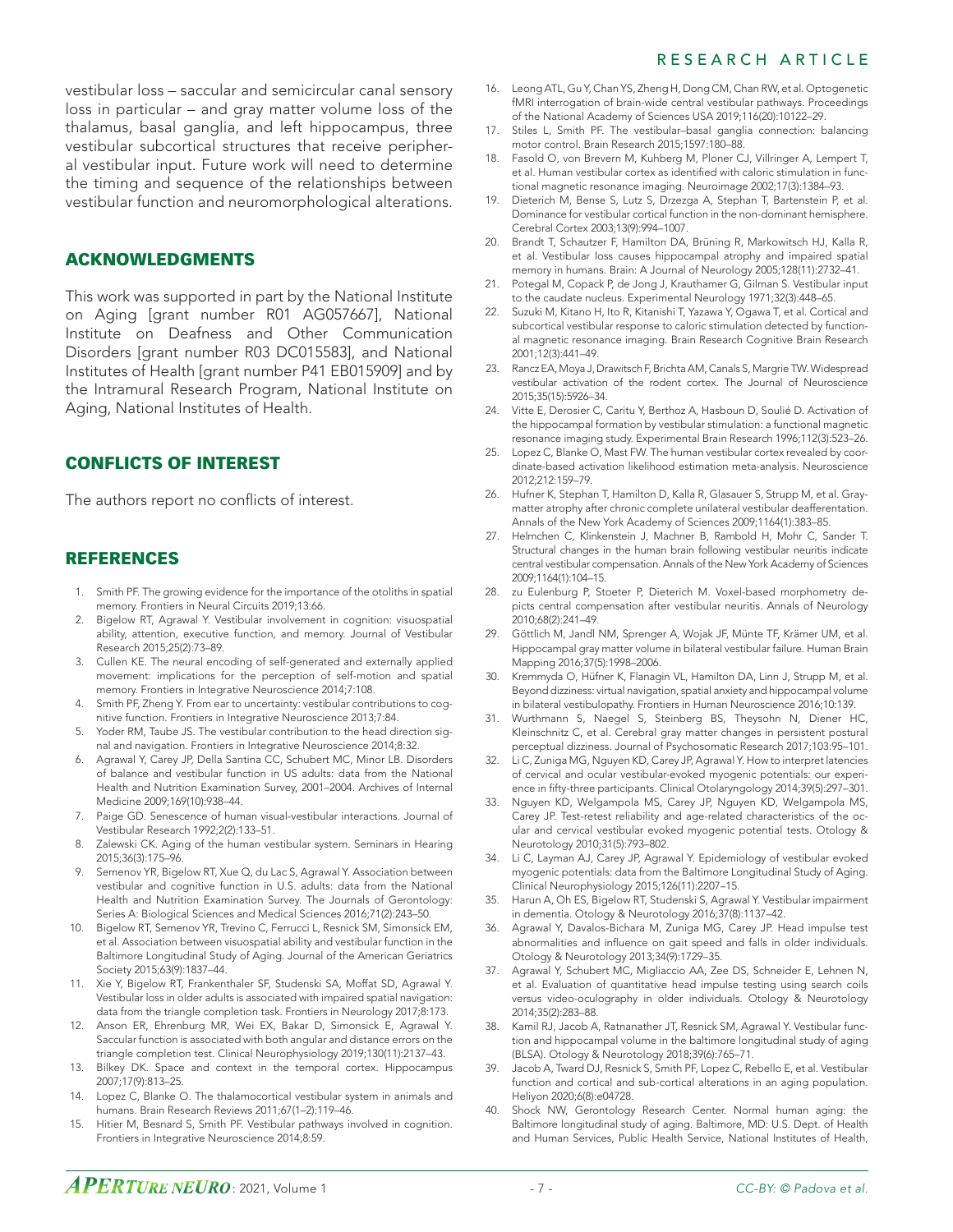National Institute on Aging, Gerontology Research Center, Baltimore City Hospitals; Washington, DC: For sale by the Supt. of Docs., U.S. G.P.O.; 1984.

- 41. Resnick SM, Pham DL, Kraut MA, Zonderman AB, Davatzikos C. Longitudinal magnetic resonance imaging studies of older adults: a shrinking brain. The Journal of Neuroscience 2003;23(8):3295–301.
- 42. Resnick SM, Goldszal AF, Davatzikos C, Golski S, Kraut MA, Metter EJ, et al. One-year age changes in MRI brain volumes in older adults. Cerebral Cortex 2000;10(5):464–72.
- 43. Schneider E, Villgrattner T, Vockeroth J, Bartl K, Kohlbecher S, Bardins S, et al. EyeSeeCam: an eye movement–driven head camera for the examination of natural visual exploration. Annals of the New York Academy of Sciences 2009;1164:461–67.
- 44. Weber KP, MacDougall HG, Halmagyi GM, Curthoys IS. Impulsive testing of semicircular-canal function using video-oculography. Annals of the New York Academy of Sciences 2009;1164:486–91.
- 45. Li C, Layman AJ, Geary R, Anson E, Carey JP, Ferrucci L, et al. Epidemiology of vestibulo-ocular reflex function: data from the Baltimore Longitudinal Study of Aging. Otology & Neurotology 2015;36(2):267–72.
- 46. Doshi J, Erus G, Ou Y, Resnick SM, Gur RC, Gur RE, et al. MUSE: MUlti-atlas region segmentation utilizing ensembles of registration algorithms and parameters, and locally optimal atlas selection. Neuroimage 2016;127:186–95.
- 47. Jack C, Jr, Twomey CK, Zinsmeister AR, Sharbrough FW, Petersen RC, Cascino GD. Anterior temporal lobes and hippocampal formations: normative volumetric measurements from MR images in young adults. Radiology 1989;172(2):549–54.
- 48. Oishi K, Faria A, Jiang H, Li X, Akhter K, Zhang J, et al. Atlas-based whole brain white matter analysis using large deformation diffeomorphic metric mapping: application to normal elderly and Alzheimer's disease participants. Neuroimage 2009;46(2):486–99.
- 49. Fischl B. FreeSurfer. Neuroimage 2012;62(2):774–81.
- 50. Benjamini Y, Hochberg Y. Controlling the false discovery rate: a practical and powerful approach to multiple testing. Journal of the Royal Statistical Society: Series B (Methodological) 1995;57(1):289–300.
- 51. Ferrè ER, Haggard P. Vestibular cognition: state-of-the-art and future directions. Cognitive Neuropsychology 2020;37(7–8):413–20.
- 52. Saman Y, Arshad Q, Dutia M, Rea P. Stress and the vestibular system. International Review of Neurobiology 2020;152:221–36.
- 53. Fox NC, Schott JM. Imaging cerebral atrophy: normal ageing to Alzheimer's disease. The Lancet 2004;363(9406):392–94.
- 54. Scahill RI, Frost C, Jenkins R, Whitwell JL, Rossor MN, Fox NC. A longitudinal study of brain volume changes in normal aging using serial registered magnetic resonance imaging. Archives of Neurology 2003;60(7):989–94.

# COMPREHENSIVE SUMMARY

Humans rely on their vestibular, or inner ear balance, system to manage everyday life. In addition to sensing head motion and head position with respect to gravity, the vestibular system helps to maintain balance and gaze stability. Furthermore, evidence is mounting that vestibular function is linked to structural changes in the central nervous system (CNS). Yet, the exact processes by which vestibular function alters brain structural integrity are unclear. One possible mechanism is that progressive vestibular deafferentation results in neurodegeneration of structures that receive vestibular input. In support of this putative mechanism, recent studies report the association of vestibular impairment with volume loss of brain areas that receive vestibular information, specifically the hippocampus and entorhinal cortex, in older adults. This present work investigates the extent over time to which age-related vestibular loss contributes to volume reduction of four brain regions that receive vestibular input: the hippocampus, entorhinal cortex, thalamus, and basal ganglia (see Summary Figure). Using data from a cohort of healthy, older adults between 2013 and 2017 from the Baltimore Longitudinal Study of Aging, we assessed regional brain volume as a function of vestibular function, while accounting for common confounds of brain volume change (e.g. age, sex, head size). We found that poor vestibular function is associated with significantly reduced volumes of the thalamus, basal ganglia, and left hippocampus. Notably, this study is one of the first to demonstrate relationships between age-related vestibular loss and gray matter loss in brain regions that receive vestibular input. Further research is needed to understand in greater detail the observed link between vestibular function and CNS structure. Which brain areas are impacted by age-related vestibular loss? How and in what sequence are they impacted? As the world's aging population – and the prevalence of age-related vestibular impairment – increases, answering questions like these becomes increasingly important. One day, these answers will provide targets for preemptive interventions, such as physical prehabilitation, to stave off adverse changes in brain structure before they occur and progress toward clinical significance.



Summary Figure. Simplified 3D illustration of three subcortical and one cortical regions of the vestibular network in the left hemisphere of the JHU-MNI-SS brain [48]. The medial view of the left side of the pial surface of the JHU-MNI-SS template [48] generated by FreeSurfer and mapped to native space [49] is shown. The three subcortical (thalamus, hippocampus, and basal ganglia, comprised of the putamen, caudate nucleus, and globus pallidus) and one cortical (entorhinal cortex) structures were obtained from the JHU-MNI-SS labels and triangulated. Vestibular information from the semicircular canals (SCC), otoliths, and nuclei is relayed through the thalamus to the hippocampus, entorhinal cortex, and basal ganglia. The red arrow points toward the ventral lateral nucleus, a putative subfield of the thalamus that receives vestibular input [39]. CAWorks (www.cis.jhu.edu/software/caworks) was used for visualization.